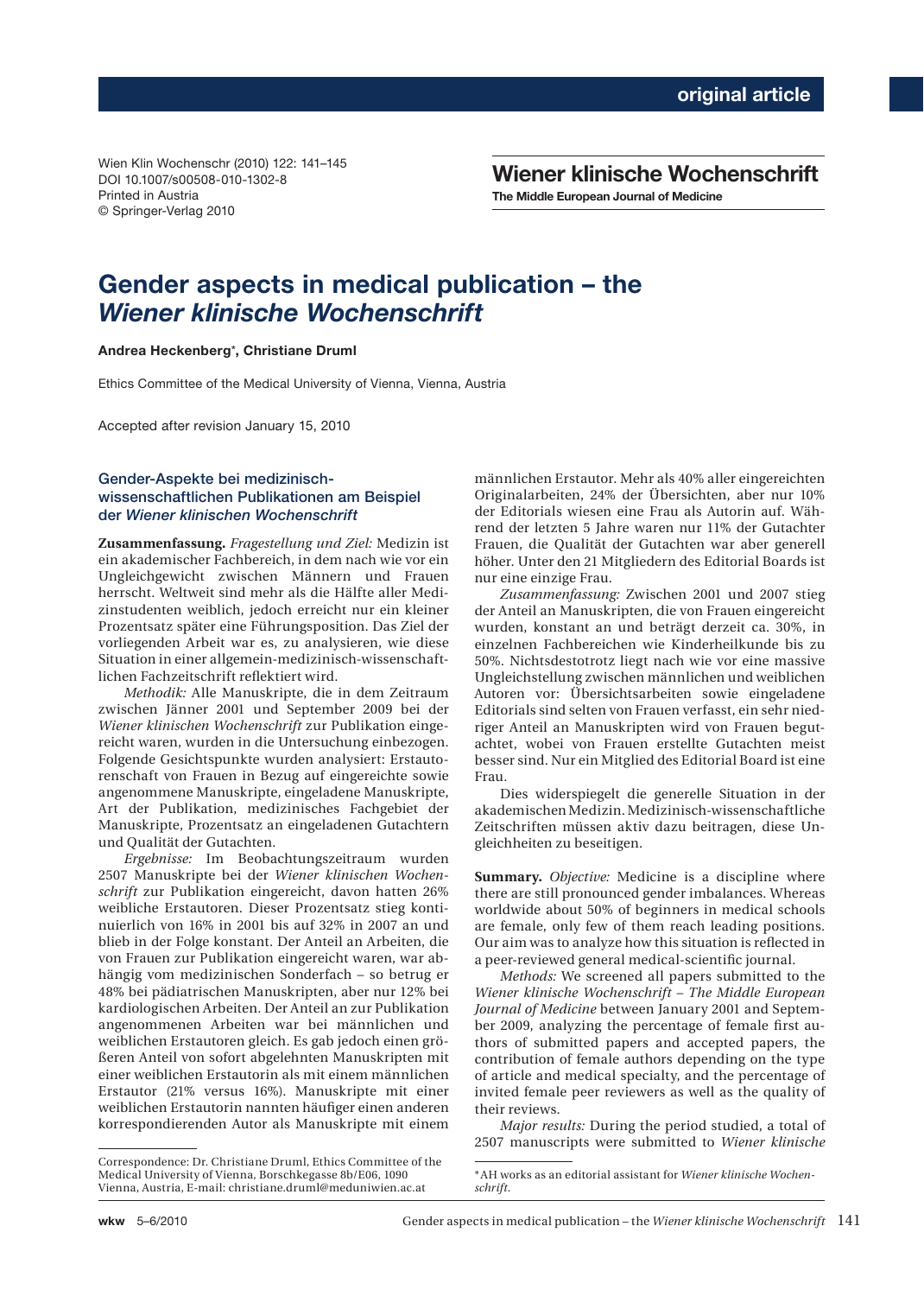*Wochenschrift.* 26% of these papers had female first authors, and this proportion increased continuously from 16% in 2001 to 32% in 2007, whereafter it remained constant. The proportion of papers submitted by female first authors was dependent on the medical subspecialty (e.g. 48% female first authors of pediatric papers, 12% female first authors of cardiology papers). There was no difference in the acceptance rate of papers by male and female first authors; however, a somewhat higher rate of papers with female first authors was subject to rapid rejection (21% vs. 16%). Papers with female first authors more often named a different corresponding author than papers with male first authors, and in most of these cases the corresponding author was a man. More than 40% of all submitted original papers, 24% of the review articles, but only 10% of the editorials had female first authors. During the years studied only 5–11% of reviewers were women, despite that the quality of their reviews was generally better than those by men. Among the 21 members of the editorial board only one is a woman.

*Conclusion:* Between 2001 and 2007 the percentage of manuscripts submitted to *Wiener klinische Wochenschrift* by female authors constantly increased and is now around 30%, reaching almost 50% in some specialties such as pediatrics. Nevertheless, there remains a massive gender imbalance in *Wiener klinische Wochenschrift*: review papers or invited editorials are only rarely authored by female researchers, a very low percentage of peer reviewers is female – although the quality of their reviews is generally better – and only one member of the editorial board is female. Even though this is mostly a reflection of the general situation in academic medicine, medical journals can and must take action and contribute to the elimination of these gender inequalities.

**Key words:** Medical publication, gender, gender bias, author, reviewer, editor.

#### Introduction

Medicine is a field where distinct gender inequalities still exist. Despite the fact that in most medical schools worldwide about 50% of the medical students are women, only few of them are promoted to leadership positions and even fewer will become full professors or department chairs [1]. This situation has somewhat improved but has not fundamentally changed during the past decade.

These inequalities are mirrored in the field of medical publication. There is indication that the proportion of papers authored by female researchers submitted to biomedical journals has increased during recent years, but that integration of female experts into the publication process and editorial boards of journals remains low [2–4].

Certainly, most aspects of a gender imbalance in scientific publication reflect the general situation in academic medicine. Nevertheless, there are several areas where medical journals can contribute to the elimination of such gender inequalities.

Since available information of gender aspects in medical scientific publication is scarce and mostly limited to isolated aspects, we analyzed the reality of gender-related aspects in a European peer-reviewed general medical-scientific journal.

## **Methods**

For the purpose of this study we searched all articles submitted between January 2001 and September 2009 in the database of the editorial office of the *Wiener klinische Wochenschrift – The Middle European Journal of Medicine* with respect to gender aspects regarding authorship of submitted manuscripts, medical specialty, acceptance rates, and authorship of solicited articles such as review articles and editorials.

We also assessed the percentage and performance of female vs. male reviewers. Peer reviewers for *Wiener klinische Wochenschrift* are asked to submit a recommendation for the reviewed manuscript ("accept as is", "minor revisions", "major revisions" or "reject") and to give detailed explanation to the authors, especially when asking for minor or major revision. The quality of the submitted peer reviews is rated by the editorial office on a scale from 1 (very good) to 5 (poor). The recommendations by the experts and the rating of review quality were analyzed with respect to differences between male and female reviewers.

Lastly, we considered the composition of the editorial board of the journal.

#### **Results**

#### *Women as first authors*

Overall, among a total of 2507 papers submitted to *Wiener klinische Wochenschrift* during the observation period 26% had a woman as first author. This percentage increased from 16% in 2002 to 32% in 2007 (Fig. 1). There were large differences in the percentage of female first authors depending on the medical specialty (Table 1): thus, nearly half the papers in pediatrics were authored by female researchers but only 12% of the cardiology investigations.

Of the papers submitted by female authors, 21% were not considered suitable for formal review and thus were subject to "rapid rejection"; among papers submit-



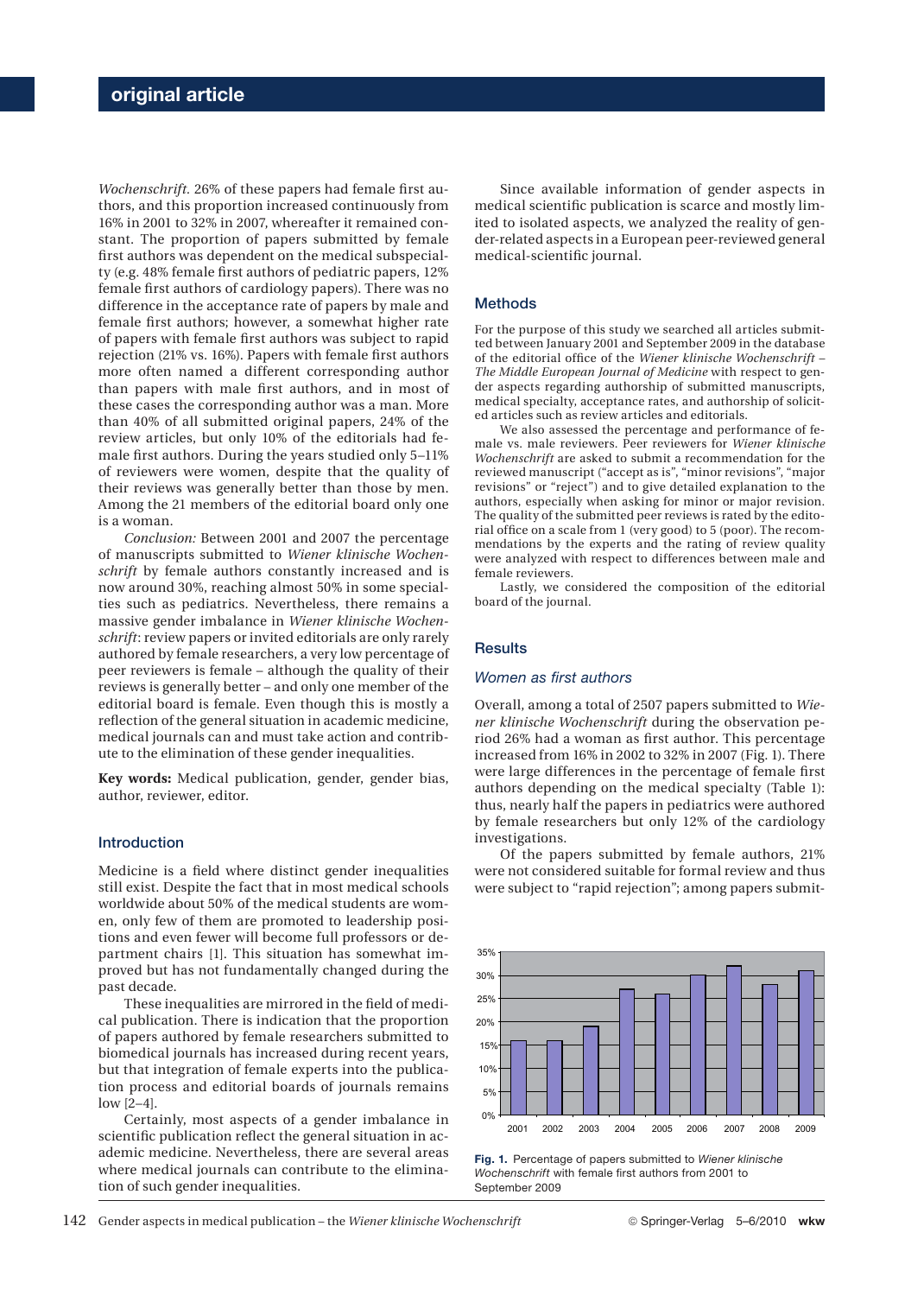| <b>Medical subspecialty</b>                                                                                                    | Papers with female first authors (%) |
|--------------------------------------------------------------------------------------------------------------------------------|--------------------------------------|
| <b>Table 1.</b> Gender distribution of papers submitted to<br>Wiener klinische Wochenschrift according to medical<br>specialty |                                      |

| Cardiology                | 12 |
|---------------------------|----|
| Surgery                   | 20 |
| Gynecology                | 29 |
| Microbiology              | 38 |
| Psychiatry and psychology | 40 |
| Pediatrics                | 49 |

ted by male first authors a somewhat lower fraction (16%) was immediately rejected.

However, there was no difference between male and female first authors in the percentage of papers accepted for publication (Fig. 2): the overall acceptance rate was 56% of papers by male first authors vs. 52% by female first authors. Among manuscripts entering the formal review process, 62% of female first authors were accepted vs. 56% from male authors.

In analysis of corresponding authors in papers submitted by a female first author, 34% had a different corresponding author and in only 21% of these cases was the corresponding author a woman. In contrast, only 17% of submissions by male first authors named a different corresponding author and in only 10% of these cases was the corresponding author female. This situation did not change notably over the years analyzed.

In contrast to original papers, where the contribution of female first authors has continuously increased during recent years, female authorship of review articles and, even more pronounced, of editorials (which



**Fig. 2.** Gender distribution of percentage of papers accepted for publication in *Wiener klinische Wochenschrift*



**Fig. 3.** Percentage of female first authors in relation to type of article submitted to *Wiener klinische Wochenschrift*



**Fig. 4.** Percentage of female reviewers during the period 2001–2009

are mostly invited) has remained very low at 25% and 10%, respectively (Fig. 3).

## *Women as reviewers*

The proportion of female reviewers was low overall, showing large fluctuations over the years analyzed: 6% in 2001 and 14% in 2005 (Fig. 4).

Female reviewers less often used the recommendation term "accept as is" (1% for female reviewers vs. 6% for male reviewers) and more often recommended "major revisions" (45% vs. 36%). The rejection rate, on the other hand, was similar (26% vs. 27%) (Fig. 5a).

Analysis by the editorial office of the internal rating of the peer reviews showed a distinctly better rating for female reviewers (Fig. 5b).

## *Women on the editorial board*

The largest gender inequality is seen within the personnel structure of the journal itself. There has never been a female editor of *Wiener klinische Wochenschrift*, and of the 21 members of the editorial board only one is a woman.

### **Discussion**

In this investigation we have shown that the proportion of papers by female first authors submitted to the general medical-scientific journal *Wiener klinische Wochen-*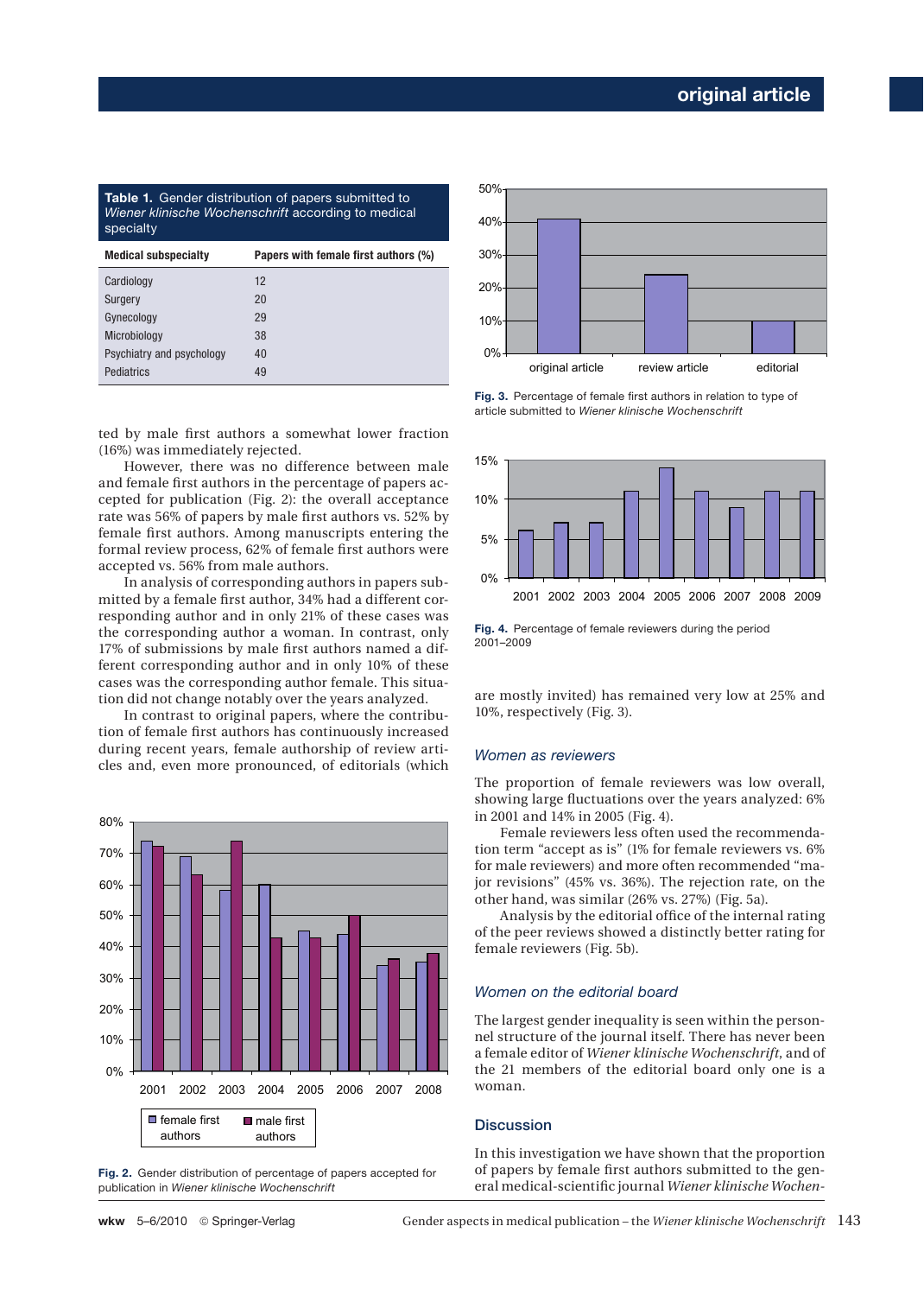## **original article**



Fig. 5. Peer reviews by female vs. male experts: (a) Recommendation of the reviewers; (b) Rating of the review quality (by the editorial office)

*schrift* has considerably increased during the past decade. Our figures are in accordance with other investigations and reflect the situation in academic medicine in general [2, 5].

Looking at the overall rejection rates of papers submitted by male and female first authors we could not detect any differences – the same percentage of submitted manuscripts had sufficient scientific quality to reach publication status. However, we noticed that more manuscripts submitted by female first authors were "rapidly rejected" as not having sufficient quality to enter the review process.

Frequently these manuscripts were rejected not so much because of their scientific content but because of their poor presentation. It has often been postulated that women scientists tend to "sell themselves short", have a certain lack of confidence compared with their male colleagues, are "less careerist", "less self-promoting", and therefore less determined and experienced in presenting their own scientific work.

In the same context, it was interesting to note that the percentage of papers where the first author was not named as corresponding author (i.e. work group leader) was twice as high in papers with female first authors than in papers with male first authors. In these cases the corresponding author was a woman in only 21% of the manuscripts by female first authors, and, even worse, in 10% of manuscripts by male first authors. This clearly reflects the fact that work group leaders are men in most cases, and that women are less often in leading positions or heading research groups.

The scientific contribution of women in academic medicine depends strongly on the respective field of medicine. We found a large variation in the percentage of female first authors depending on the medical specialty (e.g. 49% in pediatrics but only 12% in cardiology).

A further interesting aspect is that this analysis of original contributions to *Wiener klinische Wochenschrift*

showed a significantly higher ratio of female first authors in interdisciplinary papers than in monodisciplinary ones [6]. This might indicate that women are more interested in such types of investigation, but also that they are better team workers and more willing to cooperate with other researchers.

In contrast to the high submission rate of original articles by female first authors, the proportion of women authoring review articles, editorials and perspectives was low, and this situation did not change during the decade analyzed. These types of article are mostly solicited by the journal editors, and again the low proportion of women authors obviously reflects the lack of female research group leaders in academic medicine [7].

We also analyzed gender aspects of the review process. The proportion of female reviewers was constantly low during the years investigated. This might indicate that there is a limited pool of women who have achieved sufficient international recognition and expertise. On the other hand we found that our female reviewers usually put more time and effort into their reviews: in comparison with their male colleagues they considerably more often recommended "major revisions", which implies having to submit detailed comments to the authors. In accordance, female reviewers scored much better on the internal rating of the editorial office.

This could again be attributed to the fact that women in general tend to be less "careerist" and therefore prepared to spend more time on the review of a manuscript – a task that may be important and interesting but does not really help in advancing their career.

We could not detect any difference in the percentage of papers rejected by male and female reviewers, rejection being determined by the insufficient scientific quality of the manuscript.

The number of women (only one) on the editorial board of *Wiener klinische Wochenschrift* is embarrassingly low. This aspect of gender inequality is especially